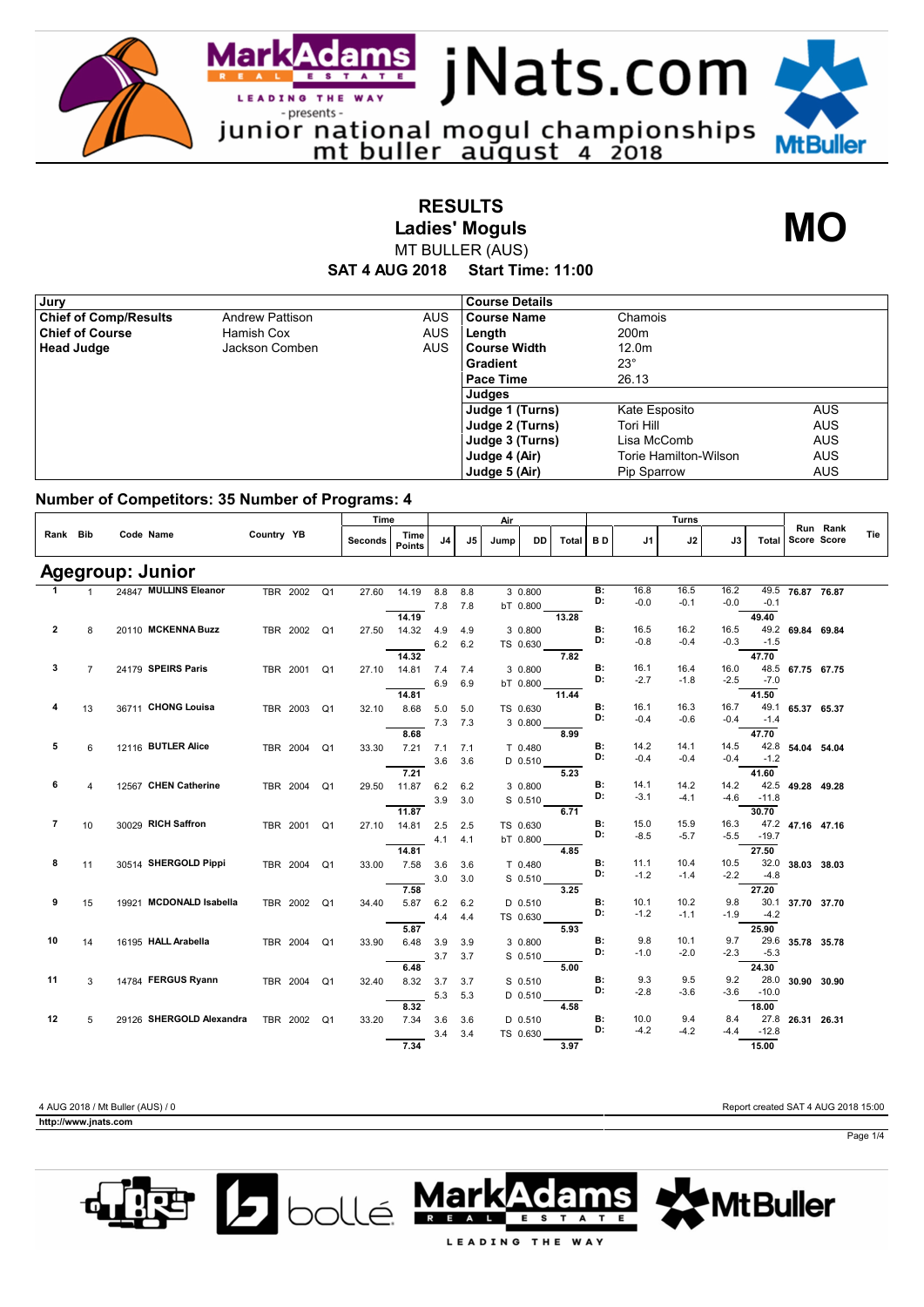

**RESULTS Ladies' Moguls** MT BULLER (AUS)

**MO**

## **SAT 4 AUG 2018 Start Time: 11:00**

|      |                |                        |            |          |    | Time    |                |            |            | Air  |                     |       | Turns     |                 |                 |                |                          |                     |          |     |
|------|----------------|------------------------|------------|----------|----|---------|----------------|------------|------------|------|---------------------|-------|-----------|-----------------|-----------------|----------------|--------------------------|---------------------|----------|-----|
| Rank | <b>Bib</b>     | Code Name              | Country YB |          |    | Seconds | Time<br>Points | J4         | J5         | Jump | DD                  | Total | <b>BD</b> | J1              | J2              | J3             |                          | Total   Score Score | Run Rank | Tie |
| 13   | 9              | 24648 SWEETNAM Annabel |            | TBR 2004 | Q1 | 34.70   | 5.50           | 0.1<br>4.4 | 0.1<br>4.4 |      | 3 0.800<br>bT 0.800 |       | B:<br>D:  | 14.0<br>$-10.5$ | 15.5<br>$-10.4$ | 15.5<br>$-7.2$ | 45.0<br>$-28.1$          | 26.00 26.00         |          |     |
| 14   | 12             | 17080 HORSEY Grace     | TBR        | 2003     | Q1 | 35.70   | 5.50<br>4.28   | 2.9<br>0.0 | 2.9<br>0.0 |      | D 0.510<br>0.000    | 3.60  | B:<br>D:  | 10.2<br>$-5.0$  | 10.6<br>$-4.5$  | 8.1<br>$-2.7$  | 16.90<br>28.9<br>$-12.2$ | 22.45 22.45         |          |     |
| 15   | $\overline{2}$ | 10540 ATKINSON Angel   | TBR        | 2003     | Q1 | 41.90   | 4.28<br>0.00   | 0.4<br>2.6 | 0.4<br>2.6 |      | S 0.510<br>TS 0.630 | 1.47  | B:<br>D:  | 12.5<br>$-9.2$  | 12.0<br>$-8.2$  | 12.0<br>$-6.9$ | 16.70<br>36.5<br>$-24.3$ | 14.03               | 14.03    |     |



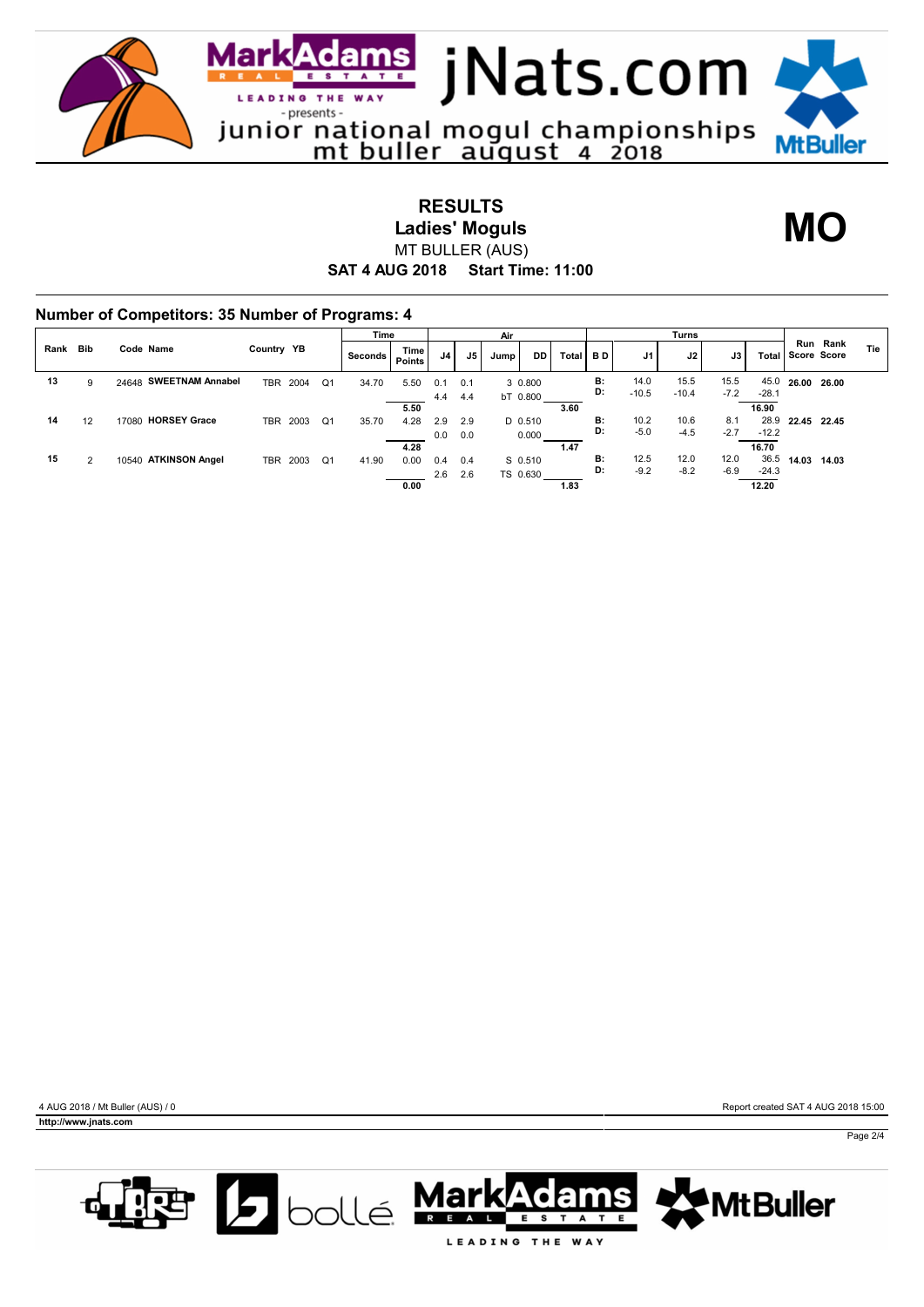

**RESULTS Ladies' Moguls**

<u>dams </u>

**MO**

**SAT 4 AUG 2018 Start Time: 11:00** MT BULLER (AUS)

|          |     |                        | Country YB      |                | Time    |                |            |            | Air  |                      |       | Turns    |                |                |                |                  |                  |                         |     |
|----------|-----|------------------------|-----------------|----------------|---------|----------------|------------|------------|------|----------------------|-------|----------|----------------|----------------|----------------|------------------|------------------|-------------------------|-----|
| Rank Bib |     | Code Name              |                 |                | Seconds | Time<br>Points | J4         | J5         | Jump | DD                   | Total | BD       | J1             | J2             | J3             | Total            |                  | Run Rank<br>Score Score | Tie |
|          |     | <b>Agegroup: Youth</b> |                 |                |         |                |            |            |      |                      |       |          |                |                |                |                  |                  |                         |     |
|          | 94  | 25568 WAKIM Kareema    | <b>MHFS2006</b> | Q <sub>1</sub> | 30.20   | 11.01          | 5.0        | 5.0        |      | 3 0.800              |       | B:       | 15.5           | 15.6           | 15.1           | 46.2             | 66.63 66.63      |                         |     |
|          |     |                        |                 |                |         |                | 7.9        | 7.9        |      | bT 0.800             |       | D:       | $-0.2$         | $-0.4$         | $-0.3$         | $-0.9$           |                  |                         |     |
|          |     |                        |                 |                |         | 11.01          |            |            |      |                      | 10.32 |          |                |                |                | 45.30            |                  |                         |     |
| 2        | 88  | 32453 HALL Zoe         | TBR 2006        | Q <sub>1</sub> | 31.60   | 9.30           | 7.8        | 7.8        |      | 3 0.800              |       | B:<br>D: | 12.1<br>$-1.2$ | 12.1<br>$-2.0$ | 11.3<br>$-0.8$ | $-4.0$           | 35.5 50.20 50.20 |                         |     |
|          |     |                        |                 |                |         | 9.30           | 6.2        | 6.2        |      | $S$ 0.510            | 9.40  |          |                |                |                | 31.50            |                  |                         |     |
| 3        | 81  | 11365 BOLTON Georgia   | TBR 2007        | Q <sub>1</sub> | 33.40   | 7.09           | 3.4        | 3.4        |      | T 0.480              |       | B:       | 12.0           | 12.5           | 14.0           | 38.5             | 49.00 49.00      |                         |     |
|          |     |                        |                 |                |         |                | 8.4        | 8.4        |      | S 0.510              |       | D:       | $-0.3$         | $-2.0$         | $-0.2$         | $-2.5$           |                  |                         |     |
|          |     |                        |                 |                |         | 7.09           |            |            |      |                      | 5.91  |          |                |                |                | 36.00            |                  |                         |     |
| 4        | 90  | 21798 PASSON Mietta    | <b>MBRC2006</b> | Q1             | 33.40   | 7.09           | 7.2        | 7.2        |      | TS 0.630             |       | B:<br>D: | 9.2            | 9.8            | 8.2            |                  | 27.2 41.38 41.38 |                         |     |
|          |     |                        |                 |                |         |                | 6.8        | 6.8        |      | $D$ 0.510            |       |          | $-0.2$         | $-0.4$         | $-0.3$         | $-0.9$           |                  |                         |     |
| 5        | 98  | 33721 MATTHEWS Georgia | TBR 2006        | Q <sub>1</sub> | 34.80   | 7.09<br>5.38   | 1.4        |            |      | T 0.480              | 7.99  | В:       | 10.1           | 9.9            | 9.8            | 26.30            | 29.8 35.70 35.70 |                         |     |
|          |     |                        |                 |                |         |                | 5.2        | 1.4<br>5.2 |      | S 0.510              |       | D:       | $-1.0$         | $-1.0$         | $-0.8$         | $-2.8$           |                  |                         |     |
|          |     |                        |                 |                |         | 5.38           |            |            |      |                      | 3.32  |          |                |                |                | 27.00            |                  |                         |     |
| 6        | 93  | 14783 FERGUS Kaitlin   | TBR 2006        | Q <sub>1</sub> | 34.20   | 6.11           | 0.0        | 0.0        |      | 0.000                |       | B:       | 9.5            | 9.1            | 8.8            | 27.4             | 33.79 33.79      |                         |     |
|          |     |                        |                 |                |         |                | 3.7        | 3.7        |      | S 0.510              |       | D:       | $-0.5$         | $-0.6$         | $-0.5$         | $-1.6$           |                  |                         |     |
|          |     |                        |                 |                |         | 6.11           |            |            |      |                      | 1.88  |          |                |                |                | 25.80            |                  |                         |     |
| 7        | 100 | 11381 <b>BOND Issy</b> | <b>FCRC2006</b> | Q <sub>1</sub> | 32.20   | 8.56           | 6.2        | 6.2        |      | S 0.510              |       | В:<br>D: | 11.0<br>$-4.0$ | 11.0           | 10.1           | 32.1             | 33.44 33.44      |                         |     |
|          |     |                        |                 |                |         | 8.56           | 2.2        | 2.2        |      | K 0.510              | 4.28  |          |                | $-3.5$         | -4.0           | $-11.5$<br>20.60 |                  |                         |     |
| 8        | 83  | 34466 LUMBY April      | TBR 2006        | Q <sub>1</sub> | 31.00   | 10.03          | 2.0        | 2.0        |      | T 0.480              |       | B:       | 7.0            | 8.3            | 6.2            |                  | 21.5 32.17 32.17 |                         |     |
|          |     |                        |                 |                |         |                | 3.5        | 3.5        |      | S 0.510              |       | D:       | $-0.8$         | $-0.8$         | -0.5           | $-2.1$           |                  |                         |     |
|          |     |                        |                 |                |         | 10.03          |            |            |      |                      | 2.74  |          |                |                |                | 19.40            |                  |                         |     |
| 9        | 92  | 15456 GELBAK Victoria  | TBR 2005        | Q <sub>1</sub> | 36.90   | 2.81           | 2.9        | 2.9        |      | T 0.480              |       | В:       | 8.1            | 8.6            | 8.5            |                  | 25.2 31.09 31.09 |                         |     |
|          |     |                        |                 |                |         |                | 4.3        | 4.3        |      | $S$ 0.510            |       | D:       | $-0.3$         | $-0.2$         | -0.0           | $-0.5$           |                  |                         |     |
|          |     |                        |                 |                |         | 2.81           |            |            |      |                      | 3.58  |          |                |                |                | 24.70            |                  |                         |     |
| 10       | 96  | 12120 BUTLER Lucy      | TBR 2008        | Q <sub>1</sub> | 40.30   | 0.00           | 4.8        | 4.8        |      | D 0.510              |       | B:<br>D: | 9.8<br>$-1.0$  | 10.1<br>$-1.4$ | 10.2<br>$-1.1$ | 30.1<br>$-3.5$   | 31.02 31.02      |                         |     |
|          |     |                        |                 |                |         | 0.00           | 3.9        | 3.9        |      | S 0.510              | 4.42  |          |                |                |                | 26.60            |                  |                         |     |
| 11       | 91  | 15009 FOLEY Esther     | TBR 2008        | Q1             | 41.80   | 0.00           | 0.0        | 0.0        |      | 0.000                |       | B:       | 10.0           | 10.8           | 10.1           | 30.9             | 30.12 30.12      |                         |     |
|          |     |                        |                 |                |         |                | 7.7        | 7.7        |      | S 0.510              |       | D:       | $-1.1$         | $-1.5$         | $-2.1$         | $-4.7$           |                  |                         |     |
|          |     |                        |                 |                |         | 0.00           |            |            |      |                      | 3.92  |          |                |                |                | 26.20            |                  |                         |     |
| 12       | 84  | 23569 SCHWARZ Ella     | TBR 2006        | Q <sub>1</sub> | 38.10   | 1.34           | 0.0        | 0.0        |      | 0.000                |       | B:       | 8.0            | 8.5            | 7.5            | 24.0             | 27.03 27.03      |                         |     |
|          |     |                        |                 |                |         |                | 4.3        | 4.3        |      | $S$ 0.510            |       | D:       | $-0.2$         | $-0.2$         | $-0.1$         | $-0.5$           |                  |                         |     |
| 13       |     | 29368 MURDOCH Eliza    |                 |                |         | 1.34           |            |            |      |                      | 2.19  | B:       | 8.0            | 8.3            | 8.2            | 23.50            |                  |                         |     |
|          | 97  |                        | TBR 2005        | Q <sub>1</sub> | 35.00   | 5.13           | 3.7<br>2.9 | 3.7<br>2.9 |      | T 0.480<br>$S$ 0.510 |       | D:       | $-3.5$         | $-2.4$         | $-2.6$         | $-8.5$           | 24.5 24.37 24.37 |                         |     |
|          |     |                        |                 |                |         | 5.13           |            |            |      |                      | 3.24  |          |                |                |                | 16.00            |                  |                         |     |
| 14       | 99  | 14332 ECONOMOS Sasha   | TBR 2005        | Q <sub>1</sub> | 33.10   | 7.46           | 0.0        | 0.0        |      | 0.000                |       | В:       | 11.0           | 10.2           | 8.5            |                  | 29.7 22.68 22.68 |                         |     |
|          |     |                        |                 |                |         |                | 2.4        | 2.4        |      | $S$ 0.510            |       | D:       | $-5.6$         | $-5.0$         | $-5.1$         | $-15.7$          |                  |                         |     |
|          |     |                        |                 |                |         | 7.46           |            |            |      |                      | 1.22  |          |                |                |                | 14.00            |                  |                         |     |
| 15       | 86  | 24177 SPEIRS Indi      | TBR 2005        | Q <sub>1</sub> | 45.90   | 0.00           | 8.8        | 8.8        |      | K 0.510              |       | B:<br>D: | 14.1           | 14.4           | 14.2           |                  | 42.7 21.69 21.69 |                         |     |
|          |     |                        |                 |                |         |                | 0.5        | 0.5        |      | TS 0.630             |       |          | $-9.0$         | $-8.4$         | $-8.4$         | $-25.8$          |                  |                         |     |
| 16       |     | 28995 COLQUHOUN Elle   |                 |                |         | 0.00           |            |            |      |                      | 4.79  | В:       | 10.1           | 10.1           | 10.2           | 16.90<br>30.4    |                  |                         |     |
|          | 95  |                        | TBR 2007        | Q <sub>1</sub> | 45.80   | 0.00           | 1.5<br>4.1 | 1.5<br>4.1 |      | T 0.480<br>S 0.510   |       | D:       | $-9.9$         | $-9.7$         | $-9.9$         | $-29.5$          | 3.71             | 3.71                    |     |
|          |     |                        |                 |                |         | 0.00           |            |            |      |                      | 2.81  |          |                |                |                | 0.90             |                  |                         |     |
|          | 82  | 10367 APPLETON Eleanor | TRR 2005        | $\Omega$ 1     |         |                |            |            |      |                      |       |          |                |                |                |                  | <b>DNF</b>       |                         |     |

**http://www.jnats.com** 

4 AUG 2018 / Mt Buller (AUS) / 0 Report created SAT 4 AUG 2018 15:00

Page 3/4